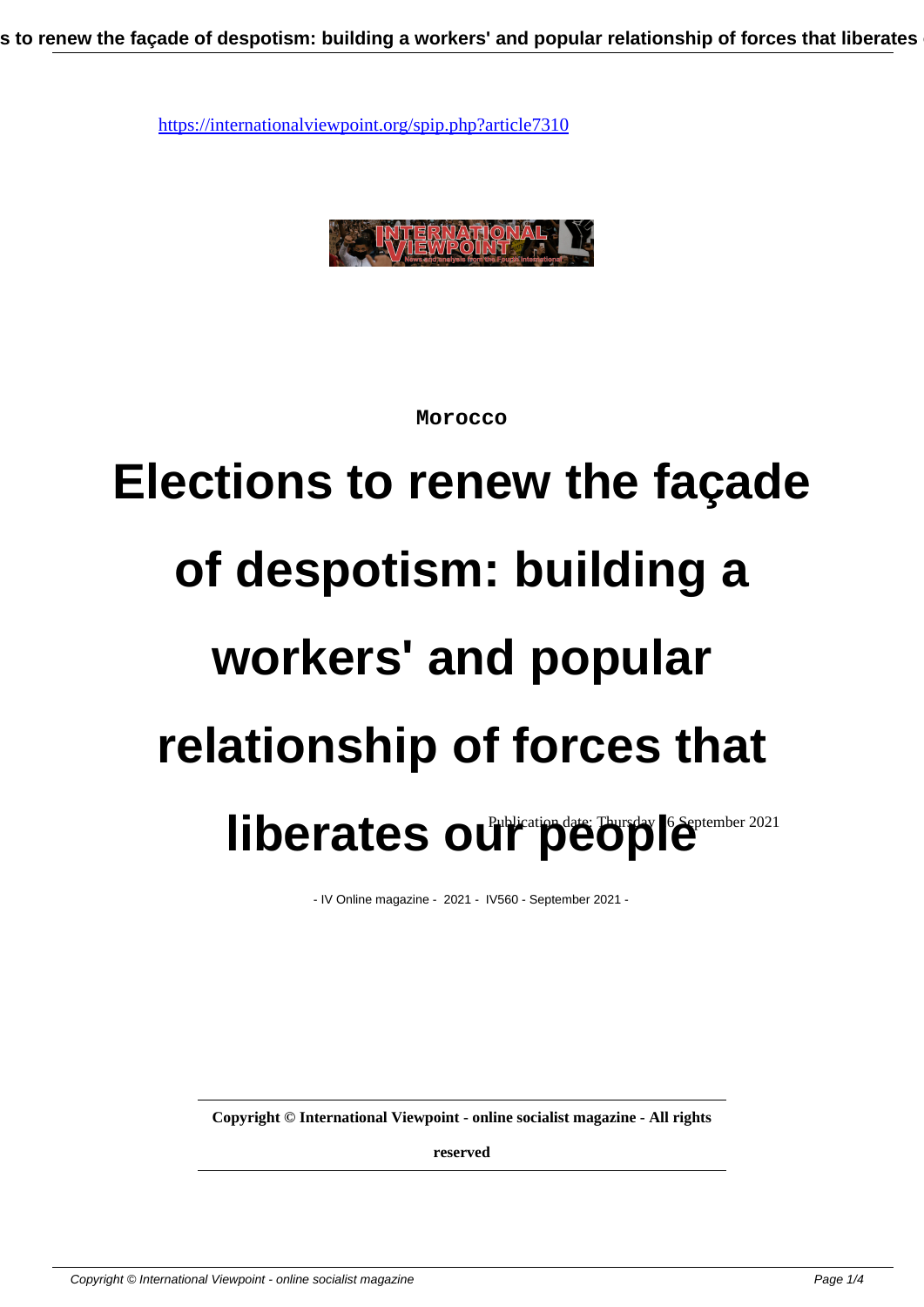**After 60 years of talking about democracy, under various successive names, like "constitutional monarchy", "democratic process", "Hassanian democracy" and "democratic transition", no one dares claim that Morocco is a democratic country other than the official media and liars who have benefited from this system of political and social oppression, and "intellectual" flatterers. The working class, for its part, has known from this democracy only unemployment, repression of strikes, expulsion of trade unionists, poverty wages and exploitation comparable to slavery.**

For 60 years, the majority of Moroccans have lived under a regime of disguised political oppression, a multifaceted suffering resulting from the nature of the social economic system imposed, the system of capitalism dependent on imperialism.

And here we are today reliving the same political process, with various elections, local and national, which will be followed by the formation of a façade government, with crumbs of power on paper that will be taken away from it de facto, thus continuing the same despotic regime.

This political process, falsely called democracy, takes place within the framework of the 2011 constitution, which enshrines the individual character of power (Title III on royalty, Articles 41 to 59).

The 20 February Movement described it as the constitution of despotism, which is the same as the 1962 constitution of absolute power, with updated language according to the internationally recognized dictionary, while being fraudulently imposed like its predecessors.

The policy applied in Morocco, detrimental to the majority of its population, is not set by "elected institutions" or by "the government emanating from parliament" which instead have the role of masking the real regime with these two local and foreign components and serving as a shield protecting this regime from popular anger by placing responsibility on government and parliament (and all institutions) for policies decided by others: the monarchy, the bosses and the institutions of foreign capital.

With the 8 September elections, the state is repeating the same process of domestication, renewing the mask that deceives the working classes on the possibility of improving their living conditions.

The context in which the elections are taking place is the culmination of the process of the defeat of the liberal bourgeois opposition, the capitulation of the trade union leaderships, and the recuperation of the majority of civil society organizations. It also heralds the acceleration of the pace of capital's offensive to invest in all areas and expand its profits by relying on public finances, "structuring" the public sector and reforming the "administration" to remove all obstacles to its growth. This is what is included in the so-called "development model report". This class offensive will take place in the name of the "national development pact", which consolidates the "national consensus" with the participation of the trade union leadership which is immersed in conscious cooperation to pass plans against the interest of the working class without resistance, and at the same time by the development of a huge arsenal of repressive laws and a massive modernization of the entire apparatus of repression of democratic freedoms.

Experience confirms that the struggle for democracy presupposes the mobilization of the working class, and its leadership of all oppressed popular layers. However, the political consciousness of workers and their class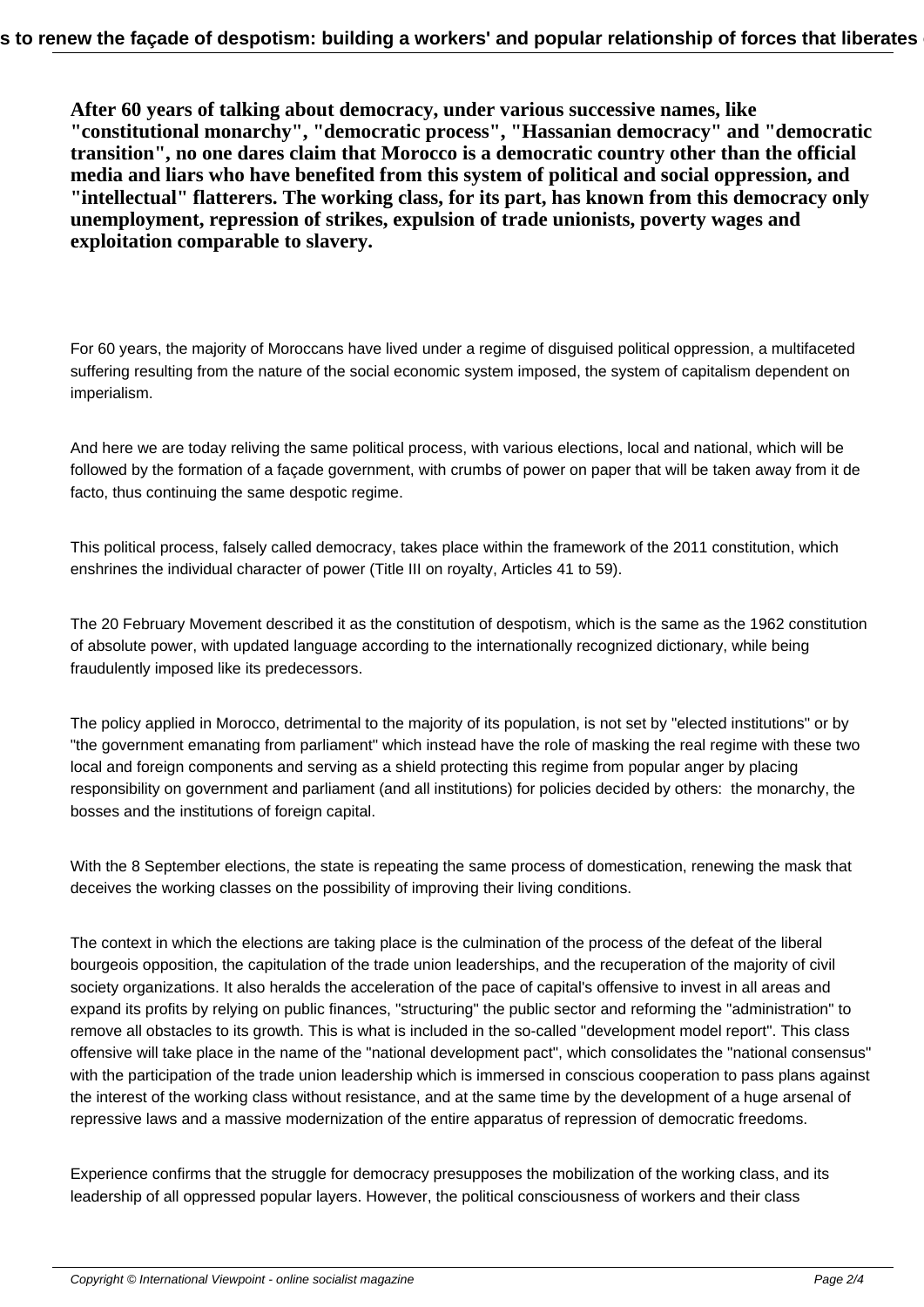organizations in Morocco is today at its lowest level, because of the history of the political domination of non-working class forces, and the impact of this on attempts to build a workers' party.

The forces now affiliated with the working class, from a reformist or radical position, are divided into two categories when it comes to elections:

- Þ Those that call for participation in elections on the basis of the realisation of democracy and the improvement of living conditions by working in existing "democratic"" institutions. It is the same line that has dominated for decades and has ended in manifest bankruptcy without any lessons being learned. This perspective corrupts the consciousness of workers by sowing the illusion that it is possible to achieve democracy and improve the social situation without eliminating despotism and the structure of capitalist society.
- Þ Supporters of a boycott on the grounds that the "parliament" and other "elected institutions" have no real authority, and the laws that frame the electoral process that are tainted by manipulation... As for this perspective, it makes the vanguard of the working class miss the opportunity to exploit these bourgeois institutions for widespread agitation and the mobilization of the strength of its backward layers who still believe in the illusions of changing their situation using the institutions of the regime.

If a workers' party faithful to the interests of its class existed, it would follow the approach of using elections as a platform to confront the lies of the bourgeoisie and to educate the backward layers of workers with a political consciousness. And if it manages to enter an institution through elections, it will engage in the struggle within it alongside the workers' and popular struggle in the streets in order to build a relationship of forces that will lead to democracy and resolve the social question.

Be that as it may, workers' and popular struggles in the workplace and in the streets remain the main lever of any real struggle for political emancipation and social justice.

The real state of the organizations of workers' struggles today, the very weak political consciousness of the organized part of the working class, the intervention of forces with a bourgeois project and their control of the existing organizations of struggle isolates the working class from the effective practice of class politics. Former UMT general secretary Mahjoub ben Seddik once said: "The workers have nothing to do with politics, they fight for bread". [1]

This situation requires a work of political consciousness raising, on a class basis, which confronts the domination of the ideas of the ruling class and raises the consciousness of workers and their organizations of struggle, mai[nly](#nb1) their own party, to the level of the ability to effectively boycott the institutions of bourgeois democracy, even if they are complete, that is, to replace them with the democracy of workers' and popular councils.

On this path, we must fight for an elected Constituent Assembly with full powers to draft a democratic constitution to rebuild the country on the basis of the interests of the majority, not the interests of the despotic minority that owns the economy. A completed democracy is in profound contradiction with the interests of the bosses. It gives the working class the power to decide what it deems appropriate for its subsistence: it will choose permanent work instead of fixed-term work and subcontracting enterprises, wages that guarantee dignity rather than wages that change with the falling productivity of the worker, and a system of free and high quality public services (health and education) instead of paid services, that is, as a last resort, a democracy in the interest of labour and not favouring capital.

The Al Mounadil-a current works with this vision, to contribute to the achievement of the objectives of national sovereignty (freedom from dependence on neo-colonial forces), popular sovereignty (the realization of democracy) and social justice (the overthrow of capitalism).